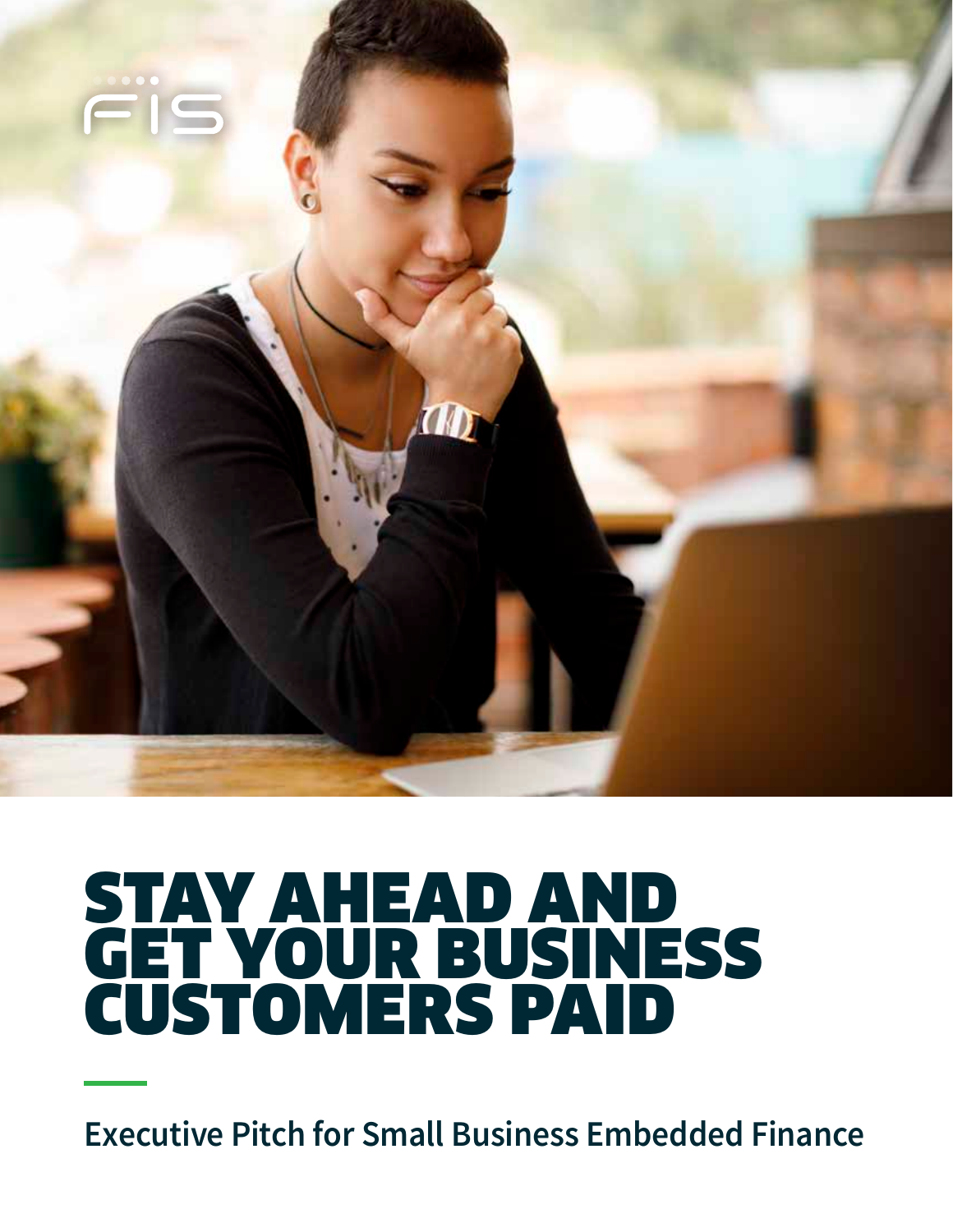# **What is Small Business**

Business owners have enough on their plate. They didn't sign up to become accountants and bill collectors.

With Small Business Embedded Finance, business owners can easily send digital invoices, accept payments, pay bills, and manage cash flows directly with their bank. They will be pleased that they no longer have to use third party accounting software that is untied to their own bank or credit union.

Simply put, Small Business Embedded Finance helps business customers get paid and Financial Institutions stay ahead of the competition.

# **Opportunity**

**Banks and Credit unions can integrate digital invoicing and online payment acceptance directly into their existing online banking channels.**

# **Embedded Finance?** Win/Win



- No cost to get started. White glove marketing packages available
- Earn non-interest fee income
- Grow deposits
- Better serve SMBs online
- Enable the solution quickly
- Build SMB loyalty
- Stay ahead of the competition

## **Small and Midsized Businesses**

- Accept online or in-app payments from customers via card or ACH
- Improved cash flow
- A platform built for SMBs, offered by the financial institutions they trust.
- Availalbe for self-enrollment 24/7 within the financial institution's digital banking channels
- An easy-to-use-experience, for the business and the end customer

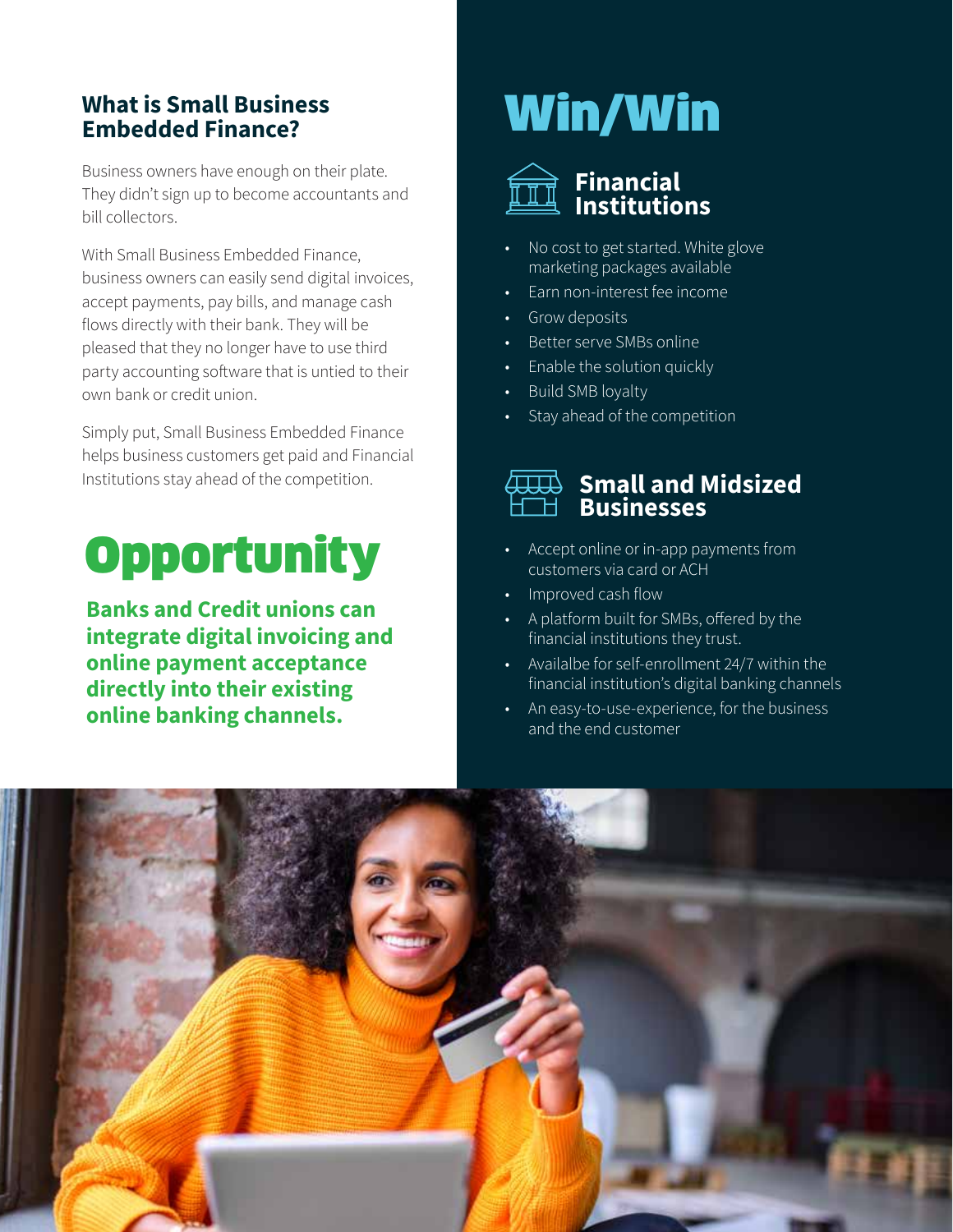

## Challenge Solution

Lack of capital or cash flow was the #1  $\mathcal{E}$ non-COVID challenge of small businesses according to a 2021 Guidant Financial survey.

95% of all digital invoices created through **-** Small Business Embedded Finance are paid within 5 days!

 $\mathcal{E}$ 

Handling dozens of outstanding customer invoices and methods to receive their payments.



A streamlined solution that automatically tracks outstanding customer invoices, sends customer email reminders and automates collection of late fees.

 $\mathcal{E}$ 

SMBs are having to transition from accepting payments in-person via cash and check, to online or in-app.



Enable SMBs to enroll online 24/7 directly through their financial institution to accept online or in-app payments from their customers. All payments received are directly deposited into their existing account at the financial institution.



Competitive FinTech providers offer deposit, payment and lending services that directly compete against financial institutions.



Stand up to the emerging competition by embedding the digital solutions SMBs are in search of - directly within your exisitng digital banking channels.